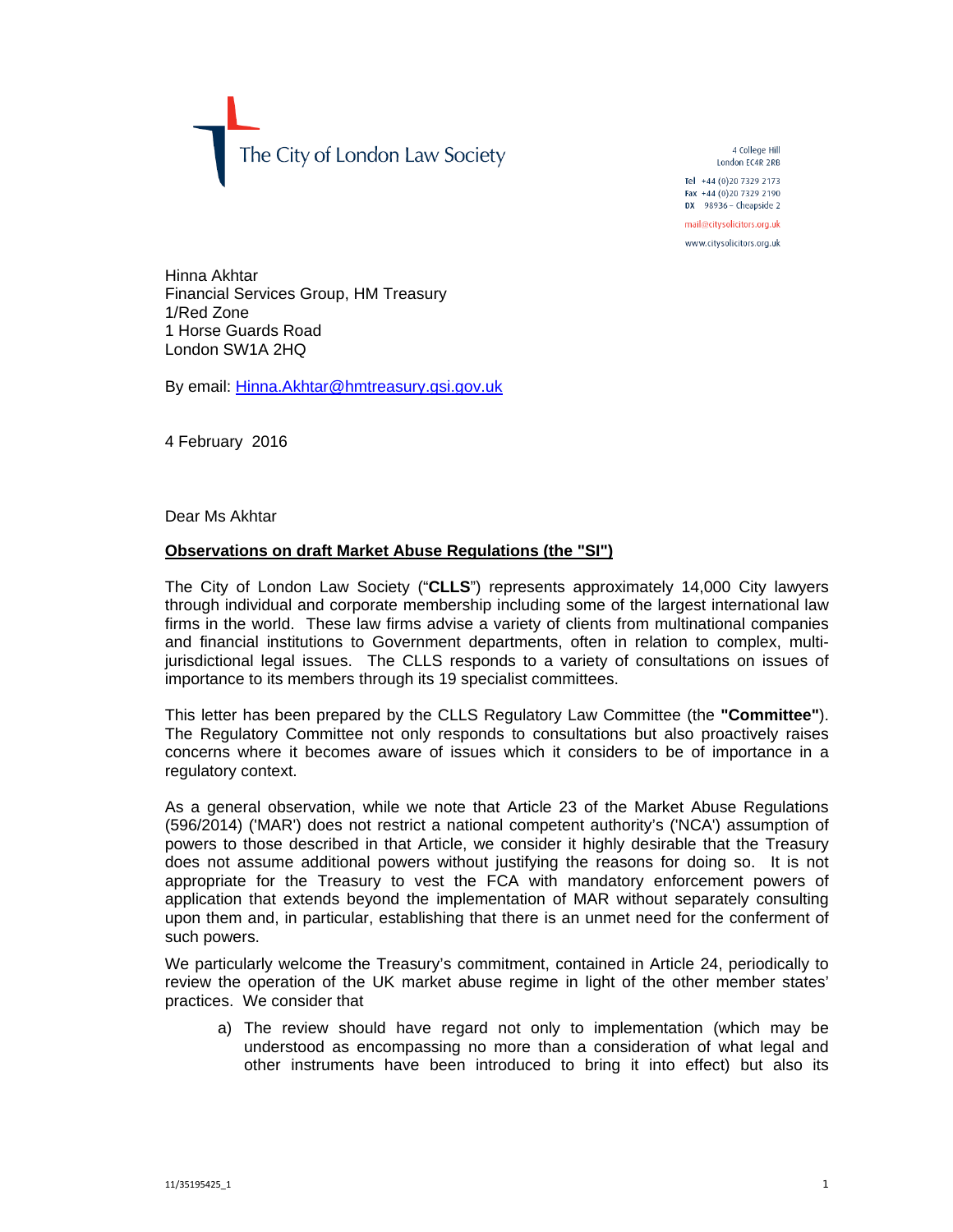operation, having regard in particular to the supervisory and enforcement practices of the national competent authorities in other member states.

b) The reports should be published every  $12 - 24$  months, so as to ensure that UK market participants are not subject for any prolonged period to a regime that is, or is becoming, inconsistent with that of other comparable Member States.

We wish to make the following specific observations in relation to the SI:

- 1. **Section 122A** power to obtain information from issuers: the exercise of this power in section 122A (1) (a) should be restricted to where it is necessary for the FCA to fulfil its duties under MAR. Without this qualification, the FCA will have a specific and focused power giving it rights in relation to issuers (and managers/close associates etc) that is not restricted to its functions under MAR and which it does not possess in relation to any other class of person.
- 2. **Section 122B -** We note that Article 23(2) of MAR is potentially very broad. The use of the phrase "supervisory and investigatory" powers suggests the purpose here is to equip competent authorities with a range of powers some of which are required for market supervision purposes and some of which are required for the purposes of conducting investigations;

There is a strong argument that on a purposive interpretation, the powers listed in Article 23(2)(a) and (b) are intended to be exercised for the purposes of investigations and should therefore be limited to circumstances where there is a reasonable suspicion of breach and the documents or information are relevant to that investigation (without prejudice of course to the existing power under section 165 of FSMA in respect of regulated firms).

We recognise that there are contrary arguments (we recognise that other paragraphs in Article 23(2) specify when there needs to be a reasonable suspicion and that those words are absent from (a) and  $(b)$ ) – but these ignore the overriding purpose of Article 23 which is to require Member States to implement in their national law supervisory and investigation powers that are necessary to enable NCAs to fulfil their duties under MAR (see Article 23(3)), and does not purport to specify the precise grounds on which those powers need to be exercisable in order to meet that requirement.

MAR must be read down in a way that ensures compliance with the ECHR and is "in accordance with national law" including the Human Rights Act. We see no basis for arguing that a power to require ordinary members of the public to produce documents or information to the authorities in the absence of any investigation/ reasonable suspicion is necessary or proportionate for that purpose (any more than a power to summon them for an interview would be necessary or proportionate outside an investigation).

- 3. **Sections 122C F**  powers of enforcement: these draft sections substantially mirror the existing sections  $175 - 177$  and it would be preferable to amend these sections rather than creating a parallel, and occasionally inconsistent, regime. If it is decided to retain the proposed new sections, we consider that the wording should be maintained in substantially the form of the corresponding existing section; see (for example) the discrepancy between the phrasing of draft section 122C(4) and existing section 175(4) where we do not expect any distinction is intended to be drawn.
- 4. **Section 122G** publication of information by issuers: the exercise of this power should be restricted to where it is necessary for the FCA to fulfil its duties under MAR; this is the formulation used in draft section 122B (2). Furthermore, the circumstances when the FCA may exercise this power, described in section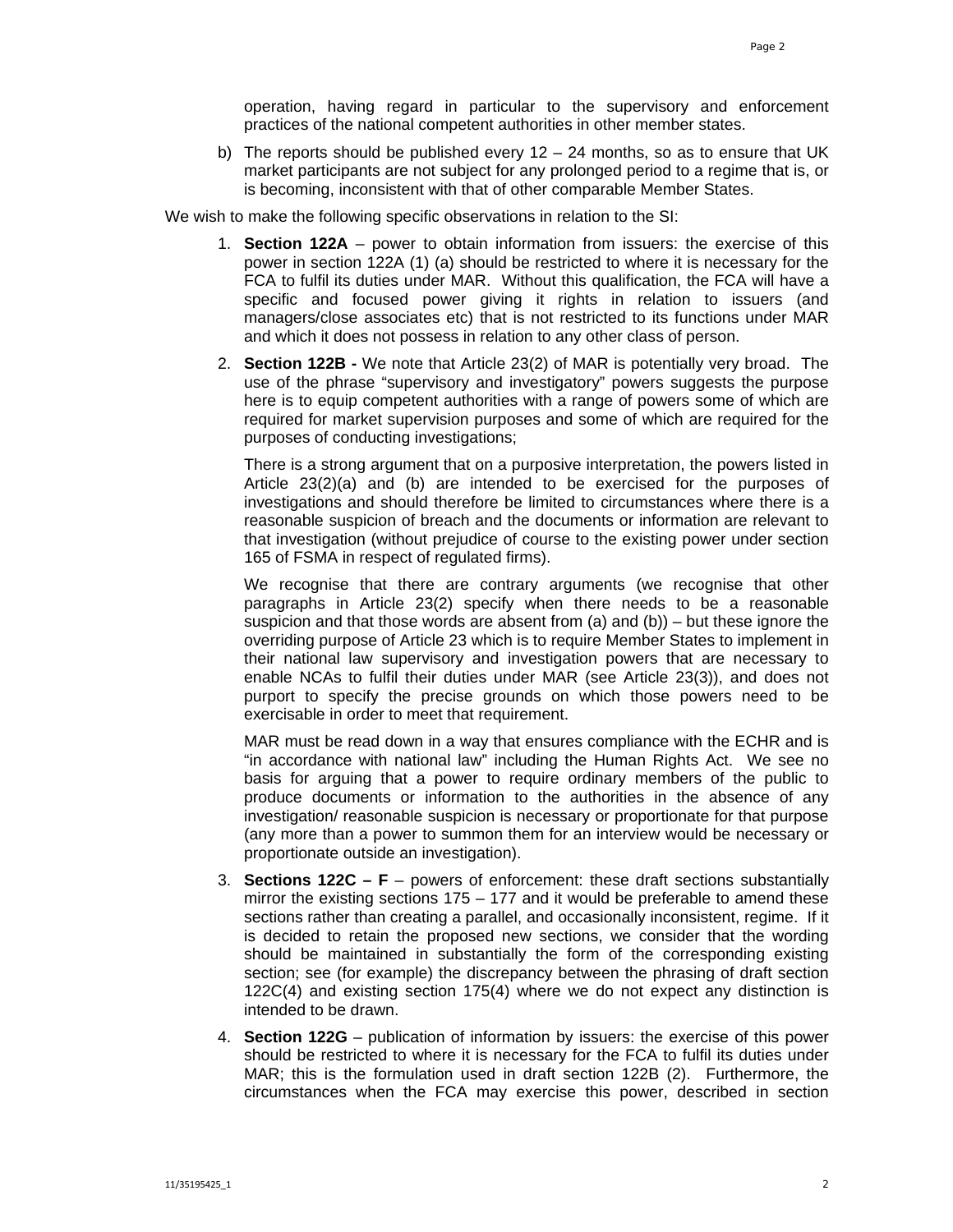122G(2), do not correspond to the provision in Art 23(2)(m) that it is presumably intended to implement. This provides that the purpose of this power is to ensure that the public are correctly informed, including by correcting false or misleading disclosed information. We consider that both limbs of this Article should be reflected so that, in sum, the FCA may exercise this power:

- a) in order to fulfil its duties under MAR, and not otherwise;
- b) to ensure that the public are correctly informed; and
- c) including by requiring the correction of false and misleading information.
- 5. **Section 122H** publication of corrective statements: whereas Condition B in section 122H(3) is restricted to the exercise of functions under MAR, the operation of section 122H(2) is not, and we consider that it should be.
- 6. **Section 123A** power to prohibit individuals:
	- a) We consider that it would be preferable to express the prohibitions in sections 123A(2)(a) and (3) as the exercise of the power of prohibition under section 56 in additional circumstances so that this power is integrated into the FCA's existing power of prohibition rather than create an inconsistent parallel power.
	- b) The Treasury should explain what elements it would expect to see present when seeking to identify whether an individual is responsible for taking decisions about the management of an investment firm as this expression is vague and ambiguous.
	- c) The prohibition in section 123A(2)(b) goes further than required by Article 30(2)(a), and the Treasury should explain why it considers this necessary, and also clarify whether this is intended to cover discretionary fund management performed for the prohibited individual by a third person.
	- d) As a prohibition is stated to be temporary, the section should provide the maximum duration; we propose that:
		- i. The maximum prohibition is six months (or at most 12 months, as in section 123B(4)); and
		- ii. The power to extend a temporary prohibition in section 123A(4) should not be exercised so that any two periods of prohibition are concurrent (which could result in an enduring prohibition) unless the FCA is satisfied that there has been a further contravention.
- 7. **Section 123C** exercise of administrative sanctions: we urge the Treasury to retain section 124(6), which is currently marked "TBC", as retaining this will provide confirmation that, in exercising sanctions, the FCA will have regard to any contemporary statement of policy. We do not see this as being incompatible with the proper implementation of MAR.
- 8. **Section 127A**  applications relating to prohibitions under section 123A: we consider that these provisions should additionally extend to section 123B.
- 9. **Section 129**  we note the removal of the reasonable belief/all reasonable steps defence consequent on the repeal of the existing section 383(3). We consider that, consistent with Article 31(1)(b), it is open to the Treasury to retain a provision in section 384 which confers on the FCA the discretion to refrain from exercising the power if, having considered any representations made to it in response to a warning notice, the FCA has reasonable grounds to be satisfied that the person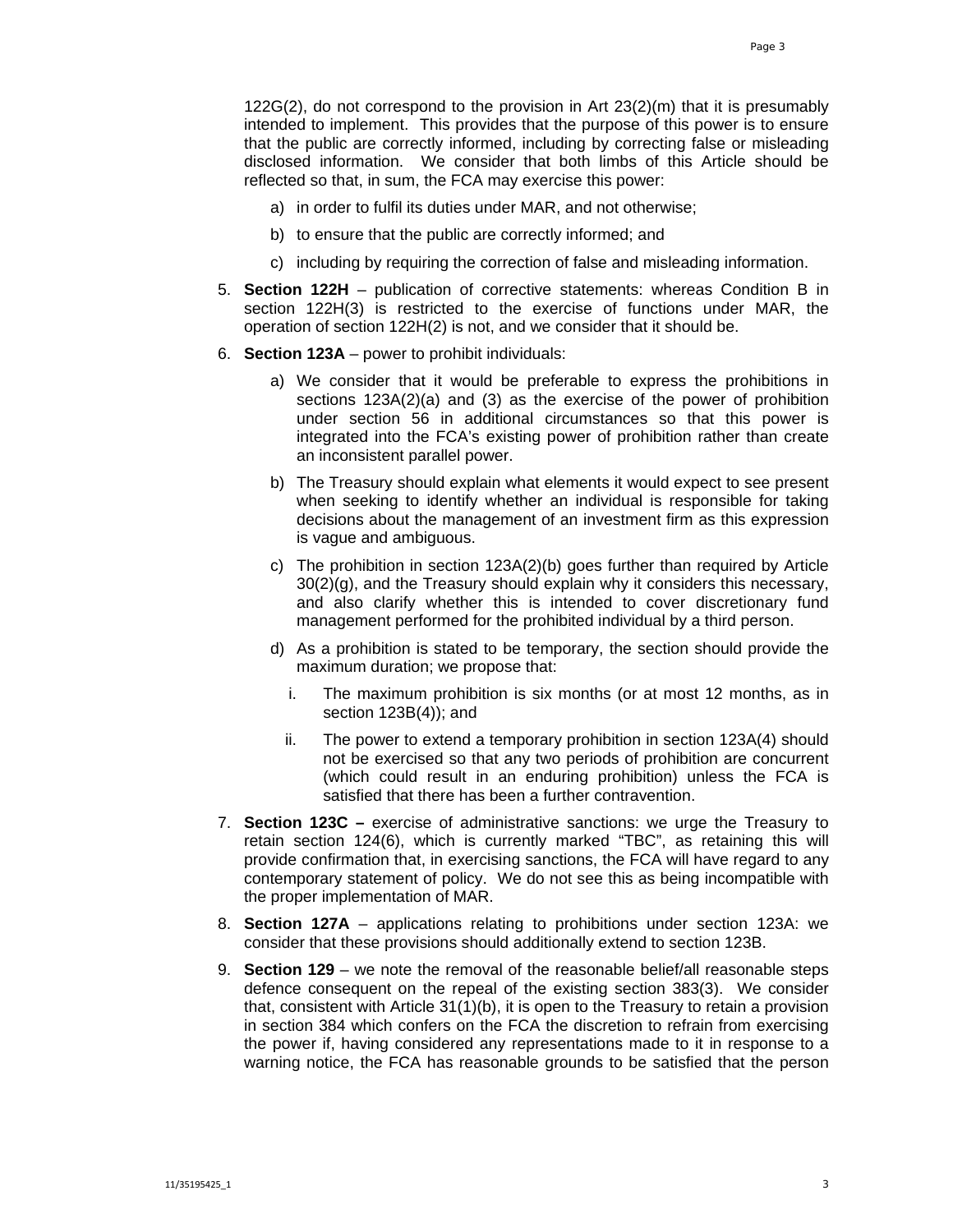concerned took all reasonable precautions and exercised all due diligence to avoid behaving in a way which breached the provision of MAR.

We wish to make the following additional observation in so far as it concerns the enforcement of breaches of the draft RTS/ITS. We note that the proposal is to make breach of any RTS provision actionable. We are mindful that MAR has its own scheme requiring Member States to have the power to take appropriate administrative sanctions and other administrative measures in relation to "at least" the infringements listed in: Article 14; Article 15; Article 16(1) and (2); Article 17(1), (2), (4), (5) and (8); Article 18(1) to (6); Article 19(1), (2), (3), (5), (6), (7), and (11); Article 20(1); and Article 23(2).

In our view, to make not only breach of every provision in MAR, but also of every provision in the RTS and ITS enforceable by the FCA as a form of "market abuse" is to extend the scope of the sanctions well beyond the core sanctions proposed in the MAR (we acknowledge that MAR does not in this respect provide for maximum harmonisation).

In particular, by way of example, we note that:

- there is a requirement made in Article 3 paragraph 4 of the market soundings  $RTS<sup>1</sup>$ for non-inside soundings to be made using the requisite template (MAR Article 11(5) does not empower ESMA to make RTS in relation to non-inside soundings); and
- $\blacksquare$  the record-keeping requirements in Article 3(7) of the relevant RTS<sup>2</sup> in respect of the analysis of transactions and orders which following examination were not reported as suspicious.

The proposed implementation of the sanctioning power would enable the FCA to sanction both of these as market abuse breaches which, in our view, is disproportionate, especially given that the FCA could enforce these on a breach of Principle for Business. In our view, enforcement actions based on breach of Principle for RTS breaches is the more appropriate route for non-core contraventions of RTS made under MAR.

If you would find it helpful to discuss any of these comments then we would be happy to do so. Please contact Karen Anderson by telephone on +44 (0) 20 7466 2404 or by email at Karen.Anderson@hsf.com in the first instance.

Yours sincerely

Kaminghan

**Karen Anderson**  *Chair, CLLS Regulatory Law Committee*

 1 COMMISSION DELEGATED REGULATION (EU) No …/.. of XXX […] supplementing Regulation (EU) No 596/2014 of the European Parliament and of the Council with regard to regulatory technical standards for the appropriate arrangements, systems and procedures for disclosing market participants conducting market soundings systems and procedures for disclosing market participants conducting market soundings<br>
Inttps://www.esma.europa.eu/sites/default/files/library/2015/11/2015-esma-1455 - final\_report\_mar\_ts.pdf#page=244]<br>
<sup>2</sup> COMMISSION DELE [https://www.esma.europa.eu/sites/default/files/library/2015/11/2015-esma-1455\_-\_final\_report\_mar\_ts.pdf#page=244] 2

COMMISSION DELEGATED REGULATION (EU) No …/.. of XXX […] supplementing Regulation (EU) No 596/2014 of the European Parliament and of the Council with regard to regulatory technical standards for the appropriate arrangements, systems and procedures as well as notification templates to be used for preventing, detecting and reporting abusive practices or suspicious orders or transactions [https://www.esma.europa.eu/sites/default/files/library/2015/11/2015-esma-1455\_final\_report\_mar\_ts.pdf#page=282]